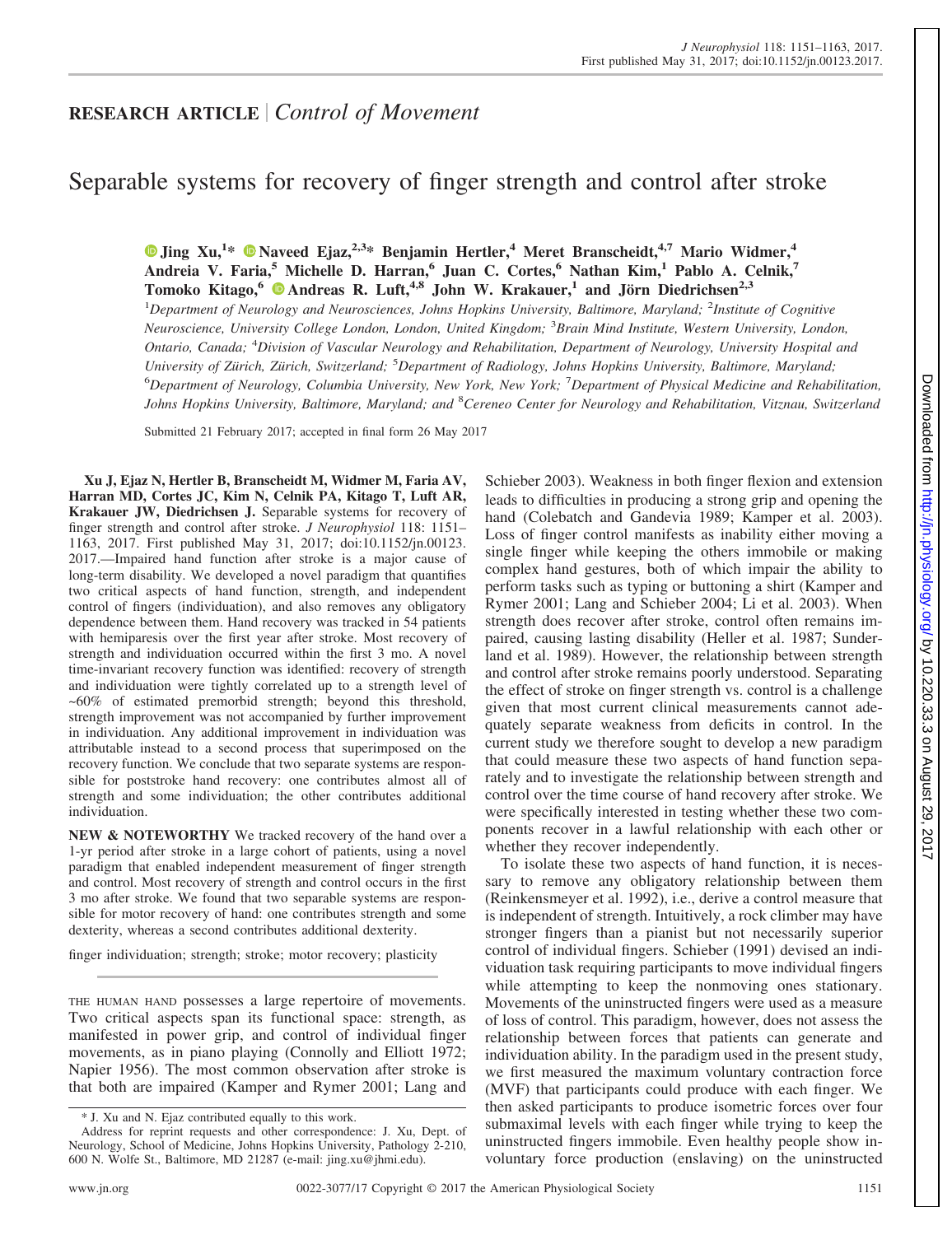fingers, which increases with the required instructed finger force level (Li et al. 1998; Zatsiorsky et al. 2000). The slope of the function of uninstructed finger enslaving on instructed finger force thus provides a measure of individuation that is independent of strength.

Using this paradigm, we tracked the recovery of hand strength and finger individuation in patients over a 1-yr period after stroke. One possibility is that strength and control recover independently. For example, a patient may remain quite weak but have good recovery of individuation, or a patient may recover a significant amount of grip strength but fail to individuate the digits. Alternatively, recovery may be such that when strength recovers, so does individuation, because either they share a common neural substrate, or biological repair processes proceed at similar rates in separate neural substrates. Using fine-grained behavioral analysis, we show that the recovery of strength and individuation is mediated by two separable systems: one contributes mainly strength but also some individuation, whereas the other contributes additional individuation. Lesion analysis provided a clue as to what the anatomical basis for this separation might be.

## **MATERIALS AND METHODS**

#### *Participants*

Fifty-four patients with first-time ischemic stroke and hemiparesis  $(34 \text{ men}, 20 \text{ women}; \text{ mean age } 57.4 \pm 14.9 \text{ yr})$  were recruited from three centers: The Johns Hopkins Hospital and Affiliates, Columbia University Medical Center, and The University Hospital of Zurich and Cereneo Center for Neurology and Rehabilitation. According to the Edinburgh Handedness Inventory (Oldfield 1971), 44 patients were right-handed and 10 were left-handed. All patients met the following inclusion criteria: *1*) first-ever clinical ischemic stroke with a positive DWI (diffusion-weighted imaging) lesion within the previous 2 wk, *2*) one-sided upper extremity weakness [Medical Research Council scale  $(MRC)$   $\leq$ 5), and 3) ability to give informed consent and understand the tasks involved. We excluded patients with one or more of the following criteria: initial upper extremity Fugl-Meyer assessment (UE FMA) >63/66 (Fugl-Meyer et al. 1975), age under 21 yr, hemorrhagic stroke, space-occupying hemorrhagic transformation, bihemispheric stroke, traumatic brain injury, encephalopathy due to major nonstroke medical illness, global inattention, large visual field cut (greater than quadrantanopia), receptive aphasia (inability to follow 3-step commands), inability to give informed consent, major neurological or psychiatric illness that could confound performance/recovery, or a physical or other neurological condition that would interfere with arm, wrist, or hand function recovery. Due to the exclusion of aphasic patients, the sample had a bias toward right-sided infarcts (17 leftsided, 37 right-sided). The lesion distribution is shown in Fig. 6*A*. Of the 54 patients, 21 were on fluoxetine or other types of serotonin reuptake inhibitors (SRI) over the course of the study. For detailed patient characteristics, see Table 1.

We also recruited 14 age-matched healthy control participants (10 men, 4 women; mean age  $64 \pm 8.2$  yr; all right-handed) at the three centers. There was no age difference between patient and control samples [2-sample *t*-test:  $t(65) = 1.60$ ,  $P = 0.11$ ], nor did the ratio of gender and handedness in the two groups differ (Fisher's exact test:  $P = 0.11$  and 0.75, respectively). The healthy controls did not have any neurological disorder or physical deficit involving the upper limbs. All participants signed a written consent, and all procedures were approved by Institutional Research Board at each study center.

#### *Assessment of Finger Maximum Voluntary Contraction and of Individuation*

To achieve good characterization of hand function recovery, the study design required patient testing at the following five time points poststroke: within the first 2 wk (W1;  $10 \pm 4$  days) and at  $4-6$  wk (W4;  $37 \pm 8$  days),  $12-14$  wk (W12;  $95 \pm 10$  days),  $24-26$  wk (W24;  $187 \pm 12$  days), and 52–54 wk (W52; 370  $\pm$  9 days). Healthy controls were tested at comparable intervals.

At each of the five visits, hand function was tested using an ergonomic device that measures isometric forces produced by each finger (Fig. 1*A*). The hand-shaped keyboard comprised 10 keys. Force transducers (FSG-15N1A, Honeywell; dynamic range 0-50 N) measured the downward flexion force exerted at each fingertip with a sampling rate of 200 Hz. The data were digitized using National Instrument USB-621x devices interfacing with the MATLAB (The MathWorks, Natick, MA) Data Acquisition Toolbox. Visual stimuli were presented on a computer monitor, run by custom software written in MATLAB environment using the Psychophysics Toolbox (Psychtoolbox; Brainard 1997).

Participants were seated in a comfortable chair, facing the computer monitor. Throughout the experiment, participants rested their two hands on the keyboards with each finger on top of a key, their wrists strapped and fixed on a wrist rest, with forearms extended and supported by foam arm rests. Ten vertical gray bars representing the 10 digits were shown at the top of the screen, and another 10 vertical bars below them instructed the amount of force to be exerted; the required force level for each finger per trial was indicated by the height of a green section within one of the vertical gray bars (Fig. 1*B*). Participants could monitor the force exerted by all 10 fingers in real time by the heights of 10 small white horizontal lines moving along the vertical force bars.

Two separate aspects of finger function were tested: maximal voluntary contraction force (MVF) and individuation. During each MVF trial, participants were asked to depress one finger at a time with maximum strength, and to maintain this force level for 2 s. The participants could press with the other fingers as much as they wanted as long as maximal force on the instructed finger was achieved. To signal the start, one force bar corresponding to the instructed finger turned green. MVF was measured twice per finger.

In each individuation trial, participants had to press only one finger at a sub-MVF force level while at the same time keeping other fingers immobile on the keys. Four target force levels were tested for each finger: 20%, 40%, 60%, and 80% of MVF; each level was repeated 4 times. On each trial, the participant was asked to bring the corresponding white line up to the force target line (black line in the middle of green region, representing the 25% upper and lower bounds of target force level; Fig. 1*B*) and to maintain the force level for 0.5 s. If no response passing the force threshold of 2.5 N was detected within 2 s, the trial was terminated.

## *Clinical Assessments*

At each visit, all participants were also assessed with several clinical outcome measures. In this article we report data for the FMA and the Action Research Arm Test (ARAT; Lyle 1981). The UE FMA, a clinical measure of motor impairment (World Health Organization 2002), was graded by a trained assessor using the UE Fugl-Meyer (FM) scale, where a higher score connotes lower impairment (Fugl-Meyer et al. 1975). We summarized subscores for the entire upper extremity (FM-Arm; maximum 66) and hand (FM-Hand; maximum 14).

#### *Data Analysis*

*Strength index.* The 95th percentile of the force traces produced across all sampled force data points during the finger-depressing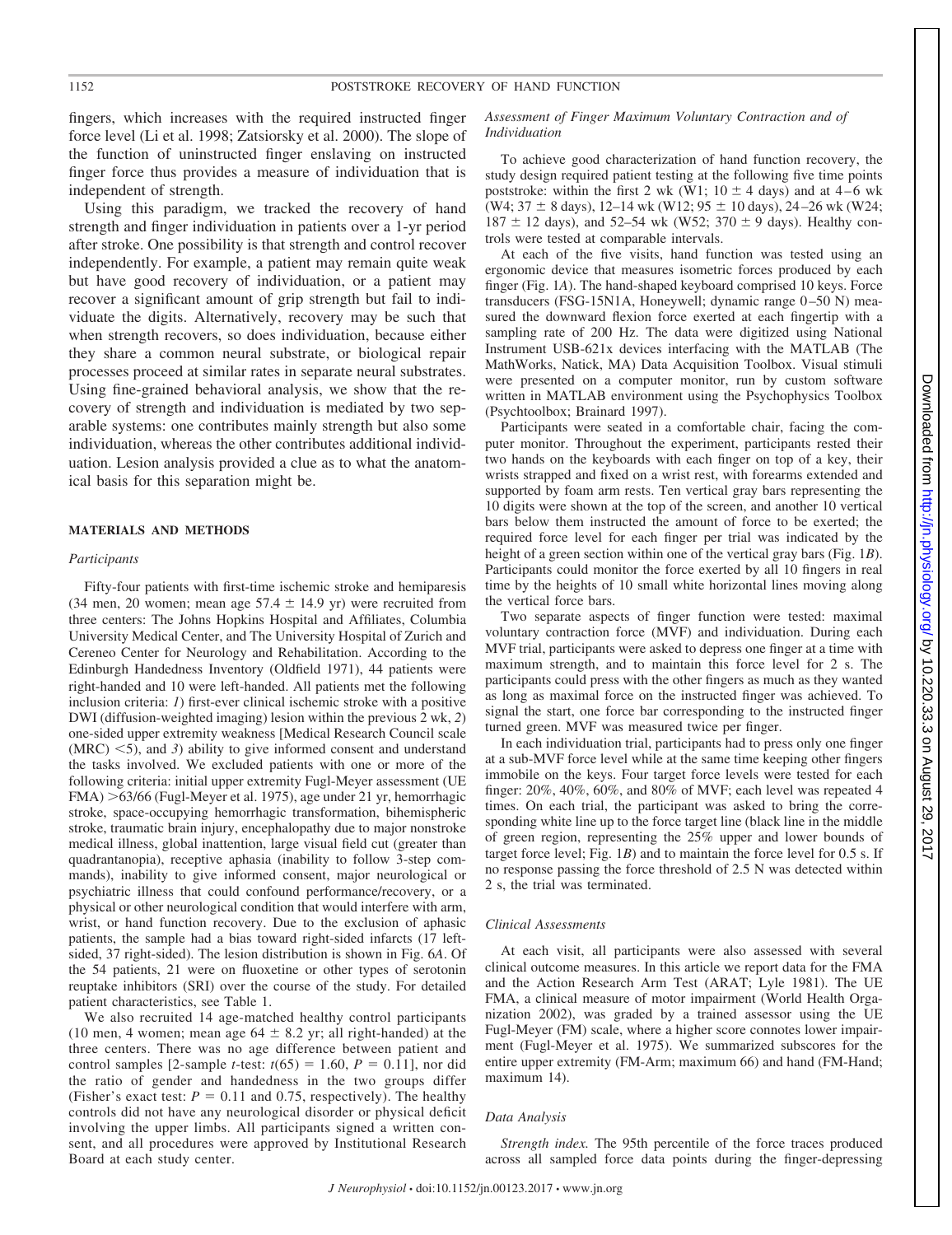## POSTSTROKE RECOVERY OF HAND FUNCTION 1153

## Table 1. *Patient characteristics*

| Patient        | Age at Stroke, yr | Sex                       | Paretic Side  | Initial FM-Arm | Initial MoCA | SRI            |
|----------------|-------------------|---------------------------|---------------|----------------|--------------|----------------|
| 1              | 57                | $\mathbf M$               | ${\mathbb R}$ | 48             | 27           | $\rm No$       |
| $\overline{c}$ | 24                | $\mathbf M$               | L             | 35             | 23           | N <sub>o</sub> |
| $\mathfrak z$  | 67                | $\mathbf F$               | ${\mathbb R}$ | 16             | 23           | Fluoxetine     |
| $\overline{4}$ | 74                | $\mathbf F$               | ${\mathbb R}$ | 39             | 17           | N <sub>o</sub> |
| 5              | 61                | $\mathbf F$               | L             | 48             | 26           | N <sub>o</sub> |
| 6              | 59                | $\mathbf F$               | $\mathbb R$   | 60             | 28           | Sertraline     |
| 7              | 57                | M                         | ${\mathbb R}$ | 54             | 27           | N <sub>o</sub> |
| 8              | 66                | M                         | L             | 65             | 25           | N <sub>0</sub> |
| 9              | 42                | $\mathbf F$               | $\mathbb R$   | $\mathfrak s$  | 18           | N <sub>0</sub> |
| $10\,$         | 65                | $\mathbf M$               | L             | 30             | 25           | N <sub>o</sub> |
|                |                   |                           |               |                |              |                |
| 11             | 66                | $\mathbf F$               | L             | 60             | 19           | Fluoxetine     |
| 12             | 51                | M                         | L             | 34             | 25           | N <sub>o</sub> |
| 13             | 63                | $\mathbf F$               | L             | 57             | 26           | N <sub>o</sub> |
| 14             | 55                | M                         | L             | $\theta$       | 26           | Fluoxetine     |
| 15             | 56                | $\mathbf M$               | L             | 38             | 25           | Fluoxetine     |
| 16             | 56                | $\mathbf M$               | L             | 64             | 24           | No             |
| 17             | 64                | $\mathbf F$               | ${\mathbb R}$ | 20             | 16           | Trazodone      |
| 18             | 60                | $\rm F$                   | $\mathbb R$   | 55             | 21           | Fluoxetine     |
| 19             | 64                | M                         | L             | 63             | 25           | Fluoxetine     |
| 20             | 25                | $\mathbf F$               | L             | 42             | 29           | Fluoxetine     |
| 21             | 39                | $\mathbf F$               | L             | 47             | 20           | Fluoxetine     |
| 22             | 46                | M                         | L             | $\overline{9}$ | 27           | Fluoxetine     |
| 23             | 53                | $\boldsymbol{\mathrm{F}}$ | L             | $\overline{4}$ | 29           | No             |
| 24             | 66                | $\mathbf M$               | L             | 59             | 24           | Escitalopram   |
| 25             | 71                | M                         | L             | $\overline{4}$ | 26           | No             |
| 26             | 52                | M                         | L             | 53             | 24           | N <sub>o</sub> |
|                |                   |                           |               |                |              |                |
| 27             | 46                | M                         | $\mathbb R$   | $\overline{4}$ | 21           | Trazodone      |
| 28             | 46                | M                         | L             | 49             | 30           | N <sub>o</sub> |
| 29             | 71                | $\mathbf M$               | L             | 6              | 24           | N <sub>o</sub> |
| 30             | 47                | $\mathbf M$               | ${\mathbb R}$ | 57             | 10           | $\rm No$       |
| 31             | 45                | $\mathbf{M}$              | L             | 8              | 27           | N <sub>o</sub> |
| 32             | 55                | $\mathbf F$               | L             | 19             | 25           | Escitalopram   |
| 33             | 68                | $\mathbf F$               | L             | 61             | NaN          | Escitalopram   |
| 34             | 65                | M                         | L             | 32             | 28           | No             |
| 35             | 51                | $\mathbf F$               | L             | 63             | 26           | Escitalopram   |
| 36             | 42                | M                         | ${\mathbb R}$ | 54             | 25           | No             |
| 37             | 58                | $\mathbf M$               | L             | $\overline{4}$ | 24           | $\rm No$       |
| 38             | 41                | $\mathbf F$               | L             | $\overline{4}$ | 23           | N <sub>o</sub> |
| 39             | 35                | M                         | L             | $\overline{4}$ | 29           | Escitalopram   |
| 40             | 68                | M                         | L             | 52             | 27           | Escitalopram   |
| 41             | 76                | M                         | L             | 53             | 18           | Sertraline     |
|                | 86                | M                         | L             | 54             | $20\,$       |                |
| 42             |                   |                           |               |                |              | Escitalopram   |
| 43             | 48                | $\mathbf M$               | L             | 16             | 25           | No             |
| 44             | 74                | $\mathbf M$               | ${\mathbb R}$ | $\mathfrak s$  | 25           | N <sub>o</sub> |
| 45             | 80                | $\mathbf F$               | $\mathbb R$   | 9              | 24           | N <sub>o</sub> |
| 46             | 64                | $\rm F$                   | L             | 58             | 19           | N <sub>o</sub> |
| 47             | 22                | M                         | ${\mathbb R}$ | 63             | 27           | No             |
| 48             | 88                | $\mathbf F$               | $\mathbb R$   | 55             | 28           | N <sub>o</sub> |
| 49             | 22                | $\mathbf M$               | ${\mathbb R}$ | 63             | 27           | N <sub>0</sub> |
| 50             | 87                | $\mathbf F$               | ${\mathbb R}$ | 50             | 28           | No             |
| 51             | 84                | $\mathbf M$               | ${\mathbb R}$ | 30             | 26           | Escitalopram   |
| 52             | 53                | $\mathbf{M}$              | ${\mathbb R}$ | 30             | 29           | N <sub>0</sub> |
| 53             | 54                | M                         | L             | 59             | 21           | N <sub>0</sub> |
| 54             | 58                | M                         | ${\mathbb R}$ | 61             | 23           | N <sub>0</sub> |
|                |                   |                           |               |                |              |                |

Data indicate patient age (years), sex (M, male; F, female), paretic side (L, left; R, right), initial Fugl-Meyer arm score (FM-Arm, maximum 66), initial Montreal Cognitive Assessment (MoCA, maximum 30), and serotonin reuptake inhibitor (SRI), if applicable. NaN, not a number (missing value).

period in each trial was calculated and then averaged across the two MVF trials to obtain a measure of MVF for each digit. If the force achieved on one of the two trials was below 60% of that produced on the other trial, only the larger force was taken as the MVF measure (6.5% of trials were excluded). The overall strength of the hand was then calculated by averaging across all five digits. To account for large intersubject variability in premorbid strength, all MVF values were normalized by MVF of the nonparetic hand at W52, estimated using a mixed-effects model (see below). This normalization provided a Strength Index, with a value close to 1 implying full recovery. For control participants, one hand was randomly assigned as the "nonparetic" hand for normalization purposes. To account for possible laterality effects, the assignment followed the ratio of dominant to nondominant hands found in the patients (~10:4).

*Individuation index.* If individuation were perfect, a participant should be able to press the instructed finger without any force being exerted by the uninstructed fingers. For each time bin *t* (5 ms) in a single trial, the enslaved deviation of the force of each uninstructed finger  $(F_{t,j})$  from baseline force  $(BF_j)$  was calculated, assessed at the beginning of the trial when a go cue was presented. This deviation was averaged over all bins (*T*) in the force trace from the go cue to the end of the trial: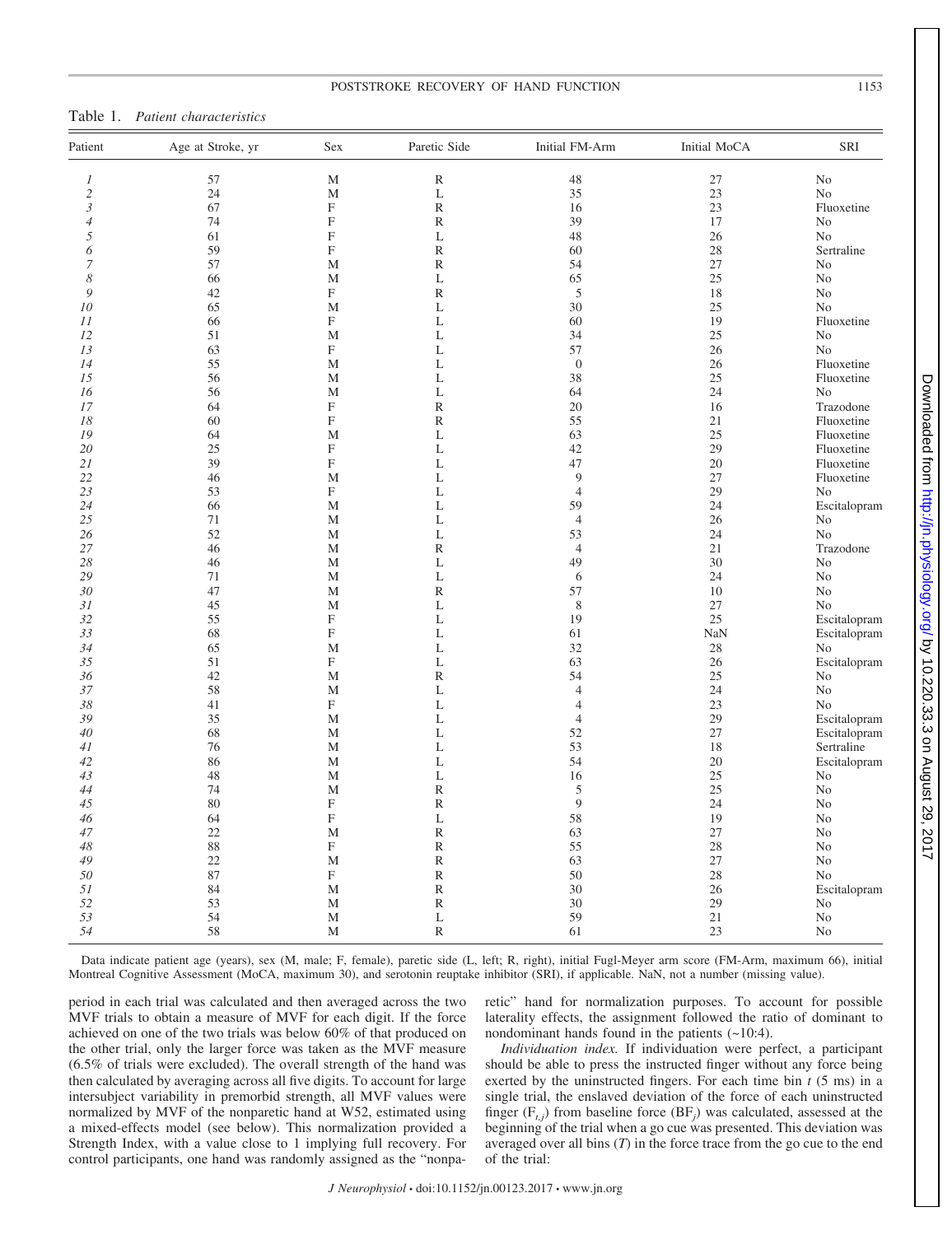## 1154 POSTSTROKE RECOVERY OF HAND FUNCTION



Fig. 1. Strength and individuation task. Fifty-four patients and 14 healthy controls were tested 5 times over a 1-yr period. *A*: ergonomic hand device. Force transducers beneath each key measured the force exerted by each finger in real time. The participant's fingers are securely placed on the keys using Velcro straps. *B*: computer screen showing the instructional stimulus, which indicates both which finger to press and how much force to produce (height of the green bar). In the MVF task, maximal force was required. MVF trials were performed twice on each finger. In the individuation task, 1 of 4 target force levels had to be reached. Target force levels were 20%, 40%, 60%, and 80% of MVF for each finger. Individuation trials were performed 4 times per force level per digit. *C* and *D*: example trials from 2 healthy control participants during the individuation task. Four trials are shown, one at 20% and one at 80% of MVF for the 2 participants. In this case the fourth finger (*inset*, red) was the instructed finger. Note the higher level of enslaving of the uninstructed fingers for higher instructed finger force level. *E*: mean deviation from baseline in the uninstructed fingers plotted against the force generated by the instructed finger for *C* and *D*. The Individuation Index is the  $-\log$  (slope) of the regression line between instructed finger force and uninstructed mean deviation, measured as root mean square (RMS) force from baseline force produced by uninstructed fingers. *F* and *G*: example trials from 1 patient during the individuation task, two trials from each time point over the 1-yr period at 40% (*F*) and 80% MVF (*G*). The instructed finger for each trial was the same as those shown in control data (*C* and *D*). *H*: force-control trade-off function at each time point for the example patient, showing higher level of enslaving early after stroke and recovery of individuation ability over time.

$$
meanDevP = \frac{1}{T} \sum_{t=0}^{T} \sqrt{\sum_{j=passive} (F_{t,j} - BF_j)^2},
$$
 (1)

where index *j* denotes the *j*th uninstructed finger. A higher mean deviation indicates more enslaving of the uninstructed finger.

For a measure of individuation ability, it is necessary to account for the relationship between force deviations of the uninstructed fingers and the force produced by the instructed finger. Consistent with previous reports (Li et al. 1998), we observed that enslaving of uninstructed fingers increases with higher instructed finger force (Fig. 1, *E* and *H*). The relationship between the two variables was close to linear. Thus a good measure of individuation reflects how much the mean deviation in uninstructed fingers increases for each Newton of force produced by the instructed finger. The ratio of these two variables can be reliably estimated by fitting a regression line without an intercept. To reduce the influence of outliers, we used robust regression (Holland and Welsch 1977). The slope of the regression line reflects individuation ability: a smaller slope corresponds to better individuation, with 0 being the best case, meaning that the uninstructed fingers are perfectly immobile at any instructed finger force level. Because the regression slope is bounded by 0 (because mean deviation is positive), its distribution is positively skewed. To allow for the use of parametric statistics, the slope was log-transformed. The sign of this value was inverted so that higher values would correspond to better function. The negative log slope was calculated separately for each instructed finger and then averaged across fingers. The same normalization procedure as for the Strength Index was then applied to the averaged negative log slope to provide the final Individuation Index.

*Reliability measures for strength and individuation.* To determine the reliability of the Strength and Individuation Indexes, split-half reliabilities for both measures were calculated. For the Strength Index, we used one MVF trial per digit in each split. We then calculated the Strength Index (normalized) on each half of the data independently in the same way as for the full data set. The correlation between the two halves across all available sessions and patients was then used as a measure of split-half reliability.

For the Individuation Index, data from each finger were split such that two trials per force level were assigned to each split. The Individuation Index was then calculated separately for each split from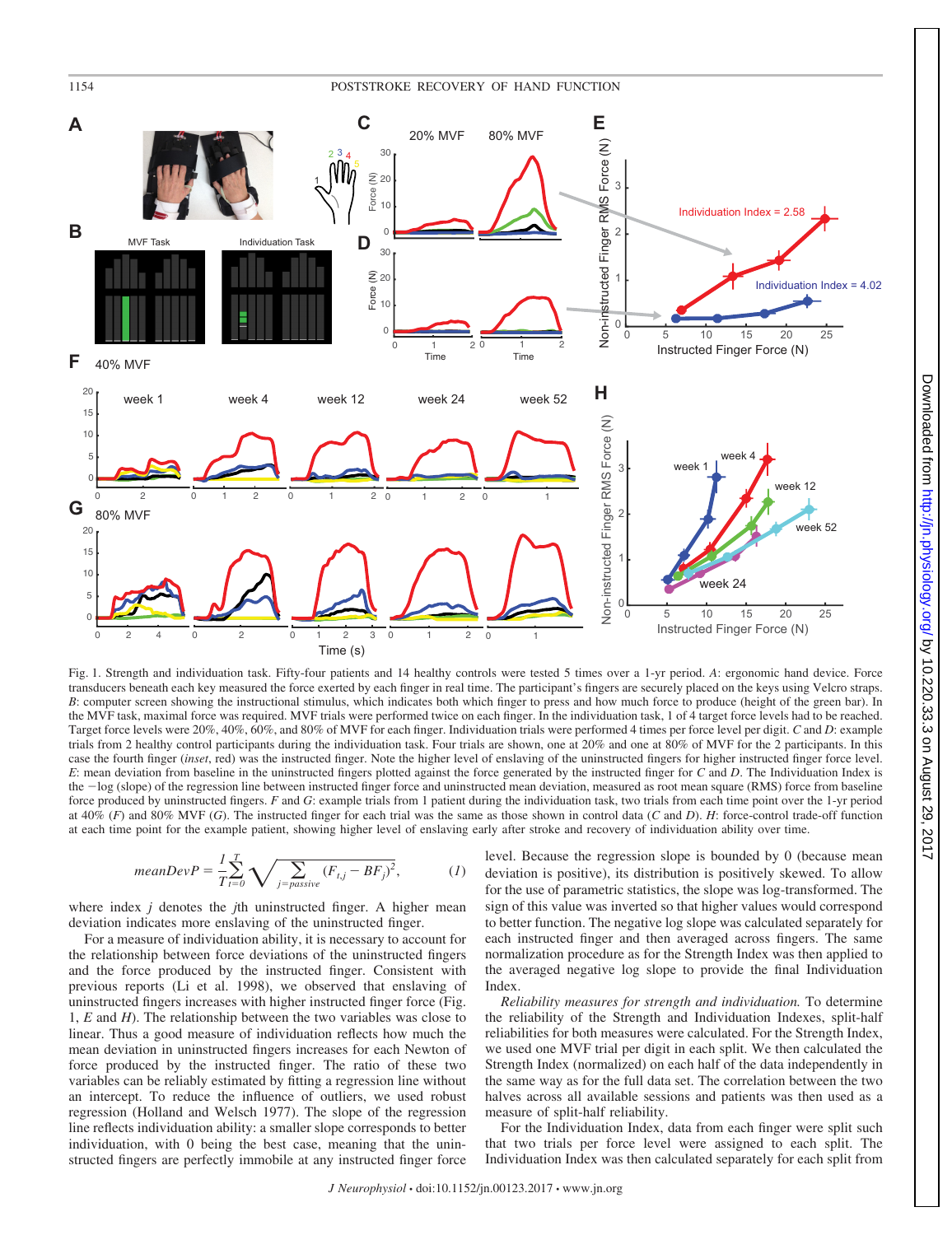the slope of the regression line and normalized in the same way as Strength Index. We repeated the split multiple times, each time assigning trials at random and then averaging the split-half correlations from all splits for more reliable results.

Split-half correlation will underestimate reliability because the variability in each half will be higher than the variability when all the data are used (Guttman 1945). The estimate was therefore corrected using the formula

$$
r_{full} = \frac{2r_p}{r_p + 1},\tag{2}
$$

where  $r_p$  is the correlation between the two splits.

*Stability analysis.* To assess whether the relative deficits in strength and individuation remained stable across different testing time points or whether there was meaningful biological change, we calculated the correlation of each measure across neighboring testing time points. One caution when interpreting these correlations is that the correlation between two repeated measures will always be smaller than 1 even if the underlying factor did not change, because both measures contain some measurement noise. To account for this effect, we used the reliability  $(r_{\text{full}})$  of the measure at each time point to compute a noise ceiling, which indicates how much two repeated noisy measurements should correlate with each other if the underlying variable were perfectly stable:

$$
r_{noise\,ceiling} = \sqrt{r1_{full} * r2_{full}}.
$$
 (3)

*Statistical analysis and handling of missing data.* Data analysis was performed using custom-written MATLAB and R (R Core Team 2012) routines. The analysis focused on the Strength and Individuation Indexes, but was also performed on standard clinical assessments, FMA and ARAT.

The requirement for five poststroke time points was ambitious, with the consequence of some missing sessions. A total of 21 patients completed all 5 time points; on average, each patient completed 3.6 sessions (total number of patients at each time point is 39, 39, 40, 39, and 34 for W1–52, respectively); thus a total of 75% of the possible sessions was acquired. Missing sessions were treated as data missing at random. To optimally use all the measured data, we employed linear mixed-effect models. The models specify joint distributions for observed and missing observations. Parameters of these distributions can thus be estimated by maximizing the likelihood of the data under the model. There are several advantages to this approach. First, all the available data can be used, and there is no need to exclude any data. Second, it avoids the statistical pitfalls inherent in "filling in" missing observations with point estimates. Linear mixed-effect models implemented in the *lme4* package in R (Bates et al. 2015) were used to test changes in these measures over time. Participant was taken as a random factor. Time point (5 time points from W1 to W52) and hand condition (paretic, nonparetic, and control) were considered fixed factors. The model was applied to control and patient data separately. Mixed-effect model estimation for group summary statistics was implemented in MATLAB using the restricted maximum likelihood method (Laird and Ware 1982).

*Modeling the time-invariant function.* To test the hypothesis that there is a time-invariant relationship between strength and individuation, a two-segment piecewise linear function was fitted. This function had four free parameters: the intercept, the location of the inflection point, and the slope on each side of the inflection point. Let *x* be the predictor with two segments separated by a constant breakpoint *c*,  $x_1 \le c$  and  $x_2 \ge c$ . The linear functions for each segment are

$$
y_{1i} = b_{10} + b_{11}x_{1i} + e_{1i}
$$
  
\n
$$
y_{2i} = b_{20} + b_{21}x_{2i} + e_{2i}
$$
 (4)

The two pieces can be joined at the breakpoint constant *c* by setting  $y_{1i} = y_{2i}$ , yielding

$$
b_{20} = b_{10} + (b_{11} - b_{21})c
$$
  
\n
$$
y_{2i} = b_{10} + (b_{11} - b_{21})c + b_{21}x_{2i} + e_{2i}
$$
 (5)

Putting the two pieces together, we have the full model

$$
y_i = a + b_1 x_i \cdot I(x_i \le c) + \left[ (b_1 - b_2)c + b_2 x_i \right] \cdot I(x_i \ge c) + e_i, \ (6)
$$

where  $I(\cdot)$  is an indicator variable, coded as 1 or 0 to indicate the condition satisfied.

The maximum-likelihood (least squares) estimates of these parameters were obtained by using the nonlinear optimization routine fminsearch in MATLAB. This time-invariant model with fixed parameters across all time points was then compared with a more complex model that allowed free parameters for each time point, using leave-one-out cross-validation (Picard and Cook 1984) to assess whether this function changed systematically over time or whether it was time invariant. Cross-validation provides an unbiased estimate of a model's ability to predict new data and automatically penalizes models that are too complex.

#### *Lesion Imaging and Quantification*

*Imaging acquisition and lesion distribution.* Images were acquired following the same testing schedule as behavior assessment, using a 3T MRI Phillips scanner, and consisted of two diffusion tensor imaging (DTI) data sets (TR/TE  $= 6,600/70$  ms, echo-planar imaging, 32 gradient directions,  $b = 700$  s/mm<sup>2</sup>) and a magnetization-prepared rapid-acquisition gradient echo (MPRAGE) T1-WI sequence (TR/  $TE = 8/3.8$  ms). Field of view, matrix, number of slices, and slice thickness were  $212 \times 212$  mm,  $96 \times 96$  (zero-filled to  $256 \times 256$ ), 60, and 2.2 mm, respectively, for DTI and  $256 \times 256$  mm,  $256 \times 256$ , 170, and 1.2 mm, respectively, for T1-WI. The DTI were processed using DtiStudio [\(www.mristudio.org\)](http://www.MRIStudio.org), and the mean diffusion-weighted image (DWI) was calculated.

To define the boundary(ies) of the acute stroke lesion(s) for each participant, a threshold of  $>30\%$  intensity increase from the unaffected area in the first-time point DWI extracted from DTI images (Leigh et al. 2013) was first applied. A neuroradiologist (AVF), blind to the patients' clinical information, then manually modified the boundary to avoid false-positive and false-negative areas on the RoiEditor software [\(www.mristudio.org\)](http://www.mristudio.org). Following the standard in the field, the definitions were double checked by a second rater (MB). The averaged lesion distribution map across all patients in the current study is shown in Fig. 5A. For the seven patients who had no DTI in the acute phase, lesion definition was performed on the clinical DWI, which has lower resolution  $(1 \times 1$  mm in plane, thickness 4–6 mm). Analysis of white matter regions of interest (ROIs), including the corticospinal tract (CST), was not performed in these seven patients.

*Region of interest definition and lesion quantification.* The focus was on two ROIs: *1*) the cortical gray matter of the hand area in the motor cortex and *2*) the entire CST superior to the pyramids, identified by probabilistic maps derived from tract tracing methods (see below). Percent volume affected in these regions was computed as a ratio of the number of voxels affected by the lesion divided by the total number of voxels in the entire ROI. This measure was correlated with our main outcome measures, the Strength and Individuation Indexes.

To define the CST, each image and respective lesion was first mapped to a single-subject adult template, the JHU-MNI atlas (Mori et al. 2008; Oishi et al. 2008), using affine transformation followed by dual-channel (both b0 and FA maps) large deformation diffeomorphic metric mapping (LDDMM) (Ceritoglu et al. 2009). This template has already been segmented into more than 200 ROIs and contains probabilistic maps of multiple tracts, including the CST (Mori et al. 2005; Oishi et al. 2010; Zhang et al. 2010). To ensure accurate mapping in the lesioned areas, we first used "artificial" images in which the stroke area was masked out and substituted by the normal images from the contralateral hemisphere. This helped minimize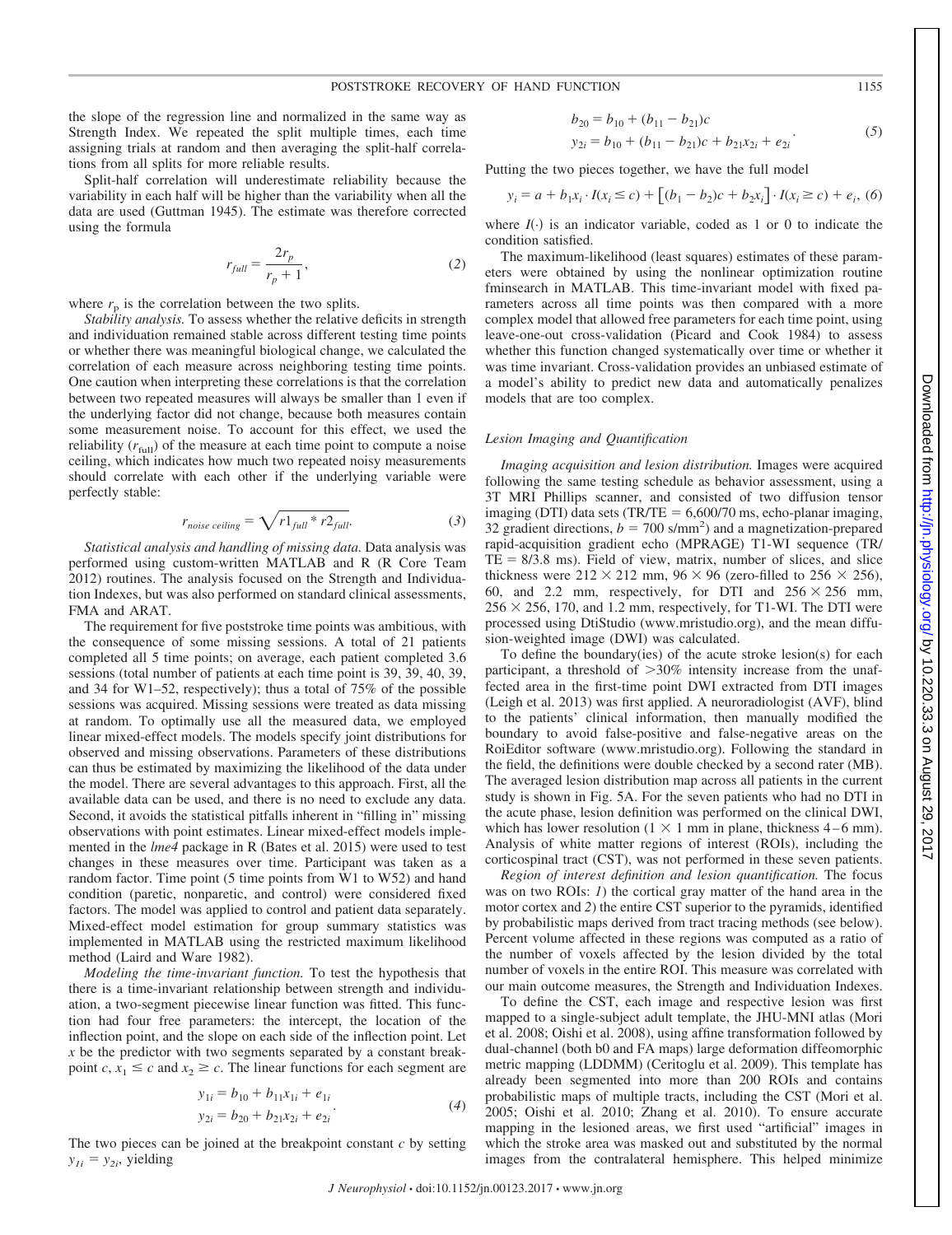inaccuracies caused by focal changes in intensity due to the stroke. In addition, also to avoid inaccuracy caused by lesion, we directly applied the probabilistic map of the CST to each patient's image. The original probabilistic map CST was defined on the basis of data from 20 healthy participants in a previous study (Zhang et al. 2010), using an automated fiber assignment by continuous tractography (FACT) method (Wakana et al. 2007; Zhang et al. 2008). Specifically, the initial seeds were placed in the middle portion of cerebral peduncle and traced back to the precentral (primary motor) cortex. Multiple reference ROIs were then placed in regions along the tracts, including the pyramids, to which "NOT," "AND," "CUT," and "OR" logic operations were applied, to ensure that the delineation was as consistent as possible with existing anatomical knowledge of the CST. Lateral motor cortices were not included because of mixing of fibers with different orientations within each pixel. The particular sequence of ROIs and logic operations used to isolate the CST reflects a trade-off between sensitivity and reliability, and has been shown to have a high level of intra- and inter-rater reproducibility (Wakana et al. 2007). The white matter tracts were identified with a fractional anisotropy threshold of 0.2. The probabilistic map was then "backwarped" to each patient's individual space by a series of LDDMM mapping.

A different approach was used to define an ROI that would encompass the hand area of the primary motor cortex. The hand ROI was defined on the average reconstruction of the cortical surface available in the FreeSurfer software (Dale et al. 1999), selecting Brodmann area (BA) 4 based on cytoarchitectonic maps (Fischl et al. 2008). To restrict the ROI to the area of motor cortex involved in the control of the upper limb, we only included the area 2.5 cm dorsal and ventral to the hand knob (Yousry et al. 1997). The defined ROI was then morphed into MNI space using the surfaces of the age-matched controls. These ROIs were then brought to the JHU-MNI atlas (in which each subject's image and respective stroke area were already mapped, as mentioned above) using T1-based LDDMM to construct a probabilistic map of the hand area. The probabilistic map was threshold of 70% to calculate percent volume affected.

## **RESULTS**

In a large-scale longitudinal study, we tracked recovery of two behavioral components of hand function: strength and finger control, using a novel paradigm that measures them independently. A total of 54 patients with acute stroke and 14 healthy controls were tested 5 times over a 1-yr period. Data in the final analysis comprised a total of 251 sessions tested in 53 patients (1 patient only completed 2 blocks of the task and was thus removed from further analysis) and 14 controls. Forty-one patients and 12 controls completed  $\geq$ 3 sessions (see details in MATERIALS AND METHODS).

#### *Strength and Individuation Indexes Were Reliable*

At each of the five visits, hand function was tested using an ergonomic device that measures isometric forces produced by each finger (Fig. 1*A*). Two separate aspects of finger function were tested: strength (MVF) and individuation (Fig. 1*B*).

Finger strength was assessed by measuring MVF for each finger separately and then averaged across all fingers for each hand. MVF for healthy controls had an average value of 20.35 N (SD 8.56) for the dominant hand and 22.76 N (SD 6.89) for the nondominant hand. The normalized Strength Index (see MATERIALS AND METHODS) for the controls' dominant hand was  $1.00$  (SD = 0.19), and that for the nondominant hand was 1.17 (SD 0.25). For patients, the mean for the nonparetic hand was 0.93 (SD 0.20), and that for the paretic hand was 0.59 (SD 0.38). For the paretic hand, Strength Indexes did not correlate with age  $(r = 0.04, P = 0.75)$  and were not affected by sex  $[t(51) = 0.98, P = 0.33]$  or handedness  $[t(51) = 0.10, P =$ 0.92].

To assess individuation, we measured the amount of involuntary force changes on the uninstructed fingers (enslaving; Zatsiorsky et al. 2000) for different levels of force production with the instructed fingers. The amount of enslaving systematically increased at higher force levels (Fig. 1, *C–H*). Loss of control at increasing force levels has been shown for angular position of the fingers (Li et al. 1998) and reaching radius of the arm after stroke (Sukal et al. 2007). To control for this relationship, we characterized the Individuation Index as the slope of the function between instructed finger force and uninstructed enslaving (see MATERIALS AND METHODS). Lower values of the Individuation Index indicate more impaired individuation. Healthy, age-matched controls showed, on average, a normalized Individuation Index of 1.00 (SD 0.18). This refers to a slope of 0.087 (SD 0.046), meaning that for a finger press of 10 N, the mean deviation of the uninstructed fingers was 0.69 N. As was the case for strength, Individuation Indexes in the paretic hand were not correlated with age  $(r = 0.16, P = 0.26)$  and were not affected by sex  $[t(51) = 0.17, P = 0.86]$  or handedness  $[t(51) = 0.34, P =$ 0.74].

When a new instrument is being introduced, it is important to first establish its reliability, i.e., the accuracy with which true intersubject differences and intrasubject changes can be determined. We therefore split the data for each session in half, calculated Strength and Individuation Indexes on these two independent data sets, and correlated the resultant scores across patients and sessions (see MATERIALS AND METHODS). The adjusted split-half reliability across all patients and weeks for the Strength Index was  $r_{\text{full}} = 0.99$  and 0.94 for the paretic and nonparetic hands, respectively, and  $r_{\text{full}} = 0.89$  for controls, which indicates good reliability. The adjusted split-half reliability of the Individuation Index of all patients was  $r_{\text{full}} = 0.99$  and 0.93 for the paretic and nonparetic hands, respectively, and  $r_{\text{full}} = 0.97$  for controls.

Consistent with our effort to construct an individuation measure that is independent of strength, the overall correlation between individuation and strength was very low for controls  $(r = -0.19, P = 0.51).$ 

## *Standard Clinical Measures Do Not Adequately Distinguish Between Strength and Individuation*

We then compared the Strength and Individuation Indexes with existing clinical measures: the Fugl-Meyer scale (FM; a measure of impairment) and the action reach arm test (ARAT; a measure of activity). Table 2 shows the correlations for all four measures obtained from the paretic hand across all time points. Overall, all correlations were high (maximum *P*  $1.21 \times 10^{-26}$ ), indicating that all the measures could detect severity of the hand function deficit. The correlation in the patients between the two clinical measures was 0.91, whereas the correlation between the Strength and Individuation Indexes was 0.73, a significant difference  $[z = 5.62, P = 2.0 \times 10^{-8},$ using Fisher's *z*-test (Fisher 1921) with  $n = 180$ , the total no. of sessions for which both behavioral (Strength and Individuation Indexes) and clinical data (FM and ARAT) were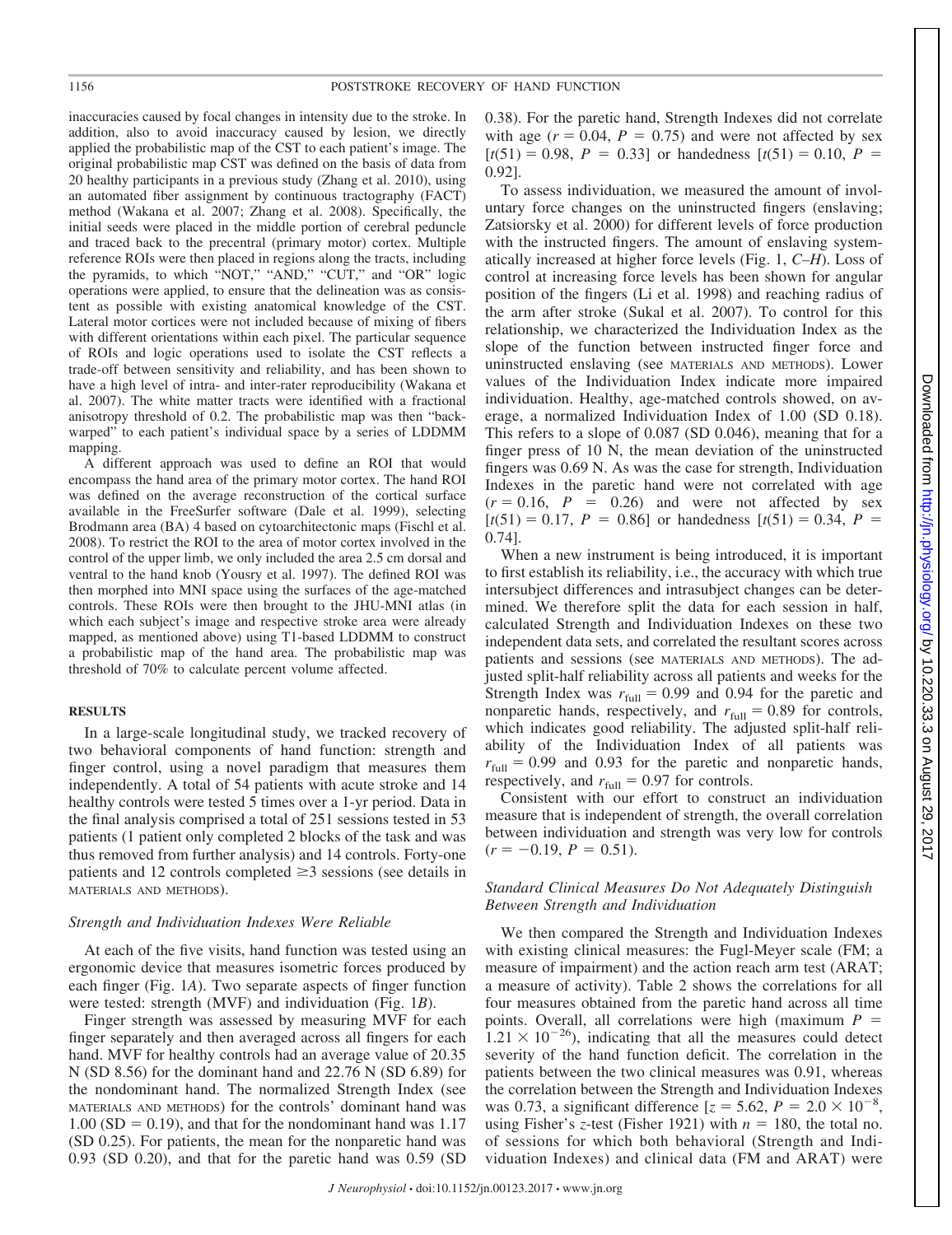Table 2. *Correlation between Strength Index, Individuation Index, FM-Arm, and ARAT*

|                                                 | Strength Index Individuation Index FM-Arm ARAT |              |                      |
|-------------------------------------------------|------------------------------------------------|--------------|----------------------|
| Strength Index<br>Individuation Index<br>FM-Arm | 0.73                                           | 0.76<br>0.68 | 0.74<br>0.72<br>0.91 |

Data show the correlations between the Strength Index, Individuation Index, Fugl-Meyer arm score (FM-Arm, maximum 66), and Action Reach Arm Test (ARAT, maximum 57). All four measures were highly correlated; however, the Strength and Individuation Indexes showed a weaker correlation compared with that between the FM-Arm and ARAT.

available]. Given comparable reliabilities for all measures, this difference is unlikely to result from measurement noise; rather, it suggests that our Strength and Individuation Indexes better isolate strength and control than the clinical measures.

## *Recovery of Strength and Individuation Occurred Mainly in the First Three Months After Stroke*

We first examined the time courses of recovery for strength and individuation in the paretic hand. If the two observed variables change in parallel, their recovery may or may not be mediated by the same underlying process. A difference in the time courses, however, would provide a strong hint of separate recovery processes for strength and individuation.

For both measures, most of the recovery appeared to occur within the first 12 wk after stroke (Fig. 2, *A* and *B*). A mixed model with a fixed effect of week and a random effect of subject was built to evaluate this statistically. An effect of week was tested with a likelihood ratio test against the null model with the random effect only. Results indicate that both Strength and Individuation Indexes significantly changed over time (strength:  $\chi^2 = 47.65$ ,  $P = 5.10 \times 10^{-12}$ ; individuation:  $\chi^2 = 18.58$ ,  $P = 1.63 \times 10^{-5}$ ). Paired *t*-tests between adjacent time points showed significant improvement (after Bonferroni correction) of the Strength Index up to W12, whereas the Individuation Index only showed a significant improvement between W4 and W12 (see detailed statistics in Fig. 2, *A* and *B*). A similar recovery curve was found for the standard clinical measures of motor function (detailed statistics in Fig. 3).

To directly compare the time courses between the two indexes at the early stage of recovery, we *z*-normalized scores of the two variables and then investigated the change in the scores for the time intervals W1–W4 vs. W4 –W12 (Fig. 2*C*). This analysis suggests that strength may recover mostly in the first 4 wk, whereas individuation recovery may occur equally in both time periods. Repeated-measures ANOVA over *z*-normalized scores for Strength and Individuation Indexes during the two time intervals yielded a significant interaction  $[F(1,25) = 6.82, P = 0.015; Fig. 2C]$ . Thus, despite overall similarity, there was a significant difference in the time courses of recovery of strength and individuation, with strength showing faster early recovery.

That most improvement in both strength and individuation occurred over the first 12 wk can be observed not only in the mean recovery curve but also in the variability of interindividual differences between adjacent testing time points (Fig. 2*D*). The correlation between W1 and W4 across individuals



Fig. 2. Temporal profiles of recovery for strength and individuation. *A* and *B*: group recovery curves for the Strength and Individuation Indexes for patients and controls. Asterisks indicate significant week-to-week changes for the paretic hand [Bonferroni corrected *P* values for each segment of Strength Index:  $P(W1-W4) = 0.0045$ ,  $P(W4-W12) = 0.0082$ ,  $P(W12-W24) = 0.068$ , and  $P(W24-W52) = 0.87$ ; Individuation Index:  $P(W1-W4) = 0.81$ ,  $P(W4-W4) = 0.81$  $W12$ ) = 0.0024, *P*(W12–W24) = 1.92, and *P*(W24–W52) = 2.91]. *C*: rate of change (i.e., change per week) in *z*-normalized Strength and Individuation Indexes during the first 2 intervals (W1 to W4 and W4 to W12). The 2 intervals show a significant interaction between strength and individuation, indicating faster initial improvement of strength. *D*: week-to-week correlations between adjacent time points for the Strength and Individuation Indexes. Dashed lines are the noise ceilings based on the within-session split-half reliabilities (sample size  $N = 53$  patients, 14 controls, with a total of 251 completed sessions).

for the Individuation Index was significantly lower than it was for subsequent time points (W1–W4 vs. W24–W52:  $z =$  $-4.23$ ,  $P = 2.3 \times 10^{-5}$ ), and this difference for Strength Index was marginally significant  $z = -1.83$ ,  $P = 0.067$ , using



Fig. 3. Temporal recovery profiles for clinical measures: Fugl-Meyer for the arm (*A*; FM-Arm) and hand (*B*; FM-Hand) and the ARAT (*C*). All measures showed significant change over time for the paretic hand. FM-Arm:<br> $\chi^2 = 37.73$ ,  $P = 8.13 \times 10^{-10}$ ; FM-Hand:  $\chi^2 = 29.03$ ,  $P = 7.14 \times 10^{-8}$ ; ARAT:  $\chi^2 = 36.33$ ,  $P = 1.67 \times 10^{-9}$  (sample size  $N = 53$  patients, 14 controls, with a total of 238 and 235 completed sessions for FM and ARAT, respectively).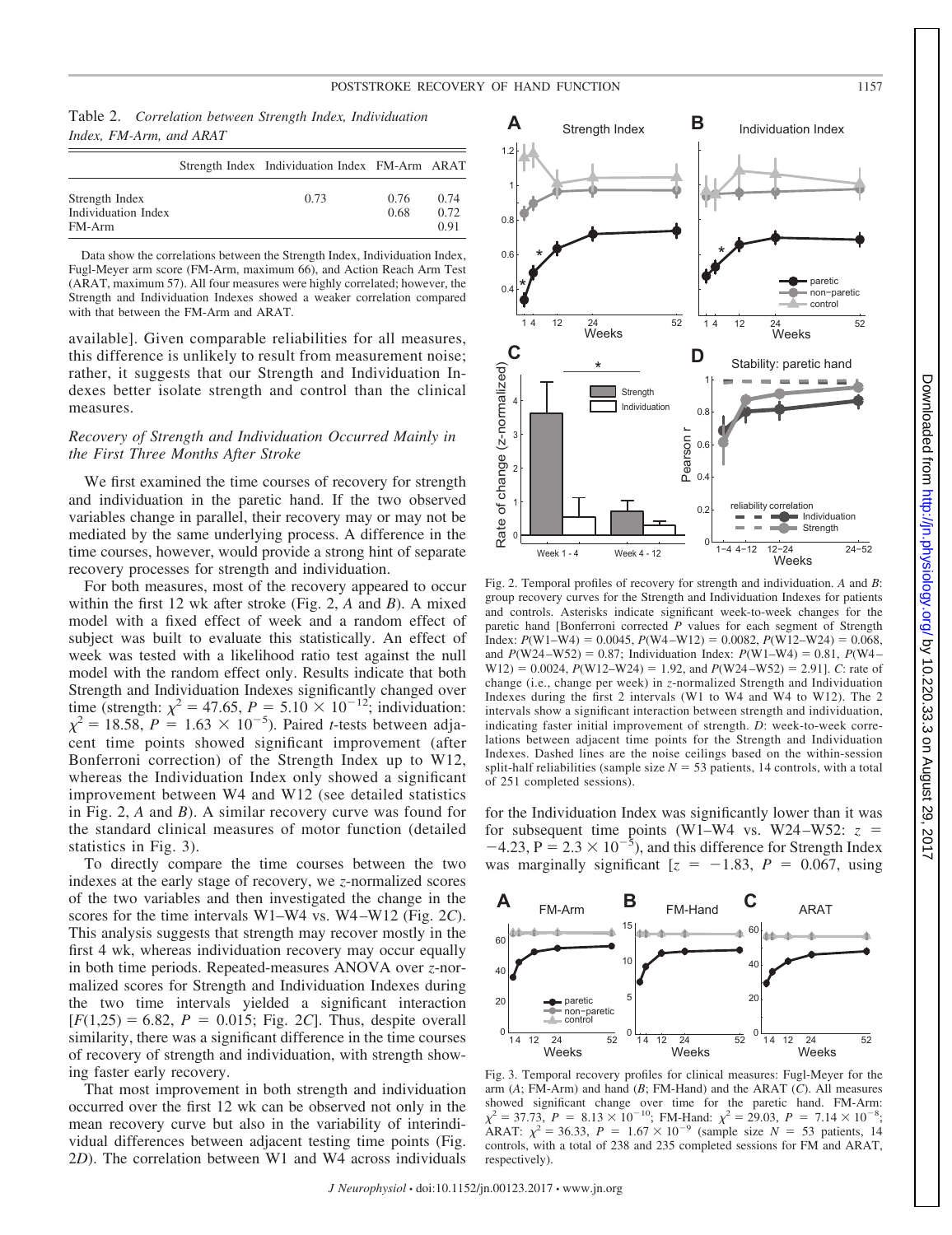Fisher's *z*-test (Fisher 1921) with  $n = 28$  and 33]. Thus the relative position of the patients on the mean recovery curve changed more during the first 4 wk than during the second 6 mo. This correlation difference cannot be attributed to measurement noise, because both measures had high reliabilities at all time points (Fig. 2*D*, dashed lines). Instead, the lack of stability of these measures during early recovery is indicative of meaningful biological change accelerating some patients' recovery, but not others'.

Consistent with previous findings (Noskin et al. 2008), the nonparetic hand also showed mild impairment in the first month after stroke. A likelihood ratio test of the mixed-effect model showed a significant effect of week for strength  $(\chi^2 = 7.86, P = 0.0051)$  and a more subtle effect for individuation ( $\chi^2 = 4.12$ ,  $P = 0.042$ ; Fig. 2, *A* and *B*). This increase in performance is unlikely to be related to a general practice effect, because the Strength Index in healthy controls decreased slightly over time ( $\chi^2 = 4.54$ ,  $P = 0.033$ ), perhaps due to reduced effort, whereas the Individuation Index for healthy controls was maintained at a similar level over the whole year  $(\chi^2 = 0.33, P = 0.56)$ . Thus our results confirmed the previous finding that stroke appears to be associated with a mild ipsilateral deficit in hand function (Noskin et al. 2008).

In summary, most recovery of both strength and individuation occurred in the first 3 mo after stroke, with stabilization of recovery around 3–6 mo. The data also suggest a slight difference in the time courses, with strength recovering faster than individuation in the first month.

## *Evidence for a Time-Invariant Relationship Between Strength and Control*

To examine the relationship between finger strength and control, we undertook a closer examination of how the two variables relate to each other by plotting one against the other at each testing time point (Fig. 4*A*). Interestingly, the resultant function has a distinct curvilinear shape that is preserved across weeks. At lower strength levels, there is a clear correlation between strength and individuation, whereas once strength recovers to above ~60% of normal levels, the two variables become uncoupled (Fig. 4*B*). Recovery is captured by a patient moving from the *bottom left* corner to the *top right* corner of this function.

To formally test that the function's curvilinear shape is indeed time invariant, i.e., it remains the same at all poststroke time points, we first found a function to describe the strength-individuation relationship. We used data from all time points and evaluated the goodness of fit of a piecewise function with two linear segments connected at an inflection point, using leave-one-out cross-validation (see MATERIALS AND METHODS). Cross-validation automatically penalizes models that are too complex. This functional form gave us good prediction of the data (cross-validated  $R^2 = 0.53$ ; Fig. 4*B*). We also explored first- to fourth-order polynomial functions. All four models resulted in a worse prediction than the piecewise linear function (cross-validated  $R^2$  < 0.49). We then tested whether the function shape is the same across weeks. With the use of leave-one-out cross-validation, the time-invariant model with fixed parameters across all weeks was compared against a model allowing the parameters to change for each week (time-varying model).

The cross-validated  $R^2$  for the time-varying two-segment piecewise linear function was 0.45, a worse prediction than the time-invariant model.

These results suggest that there is indeed a time-invariant recovery relationship between strength and individuation after stroke: up to a certain level of strength (60.7% of nonparetic hand), Strength and Individuation Indexes are strongly correlated ( $r = 0.74$ ,  $P = 6.61 \times 10^{-18}$ ); after strength exceeds this threshold, the two variables are no longer correlated  $(r = -0.17, P = 0.11$ ; Fig. 4*B*). This lack of correlation cannot be attributed to a ceiling effect for the Individuation Index, because even above this level, the intersubject variances were still higher than the intrasubject variances in both patients and controls, which attests to the high reliability of the Individuation Index. This indicates that our measure has enough dynamic range and sensitivity to detect interindividual differences even in the healthy population.

Overall, our results suggest that recovery can be captured as traversal along a time-invariant function relating strength and individuation. Differences in recovery arise because patients vary substantially in the distance they move along this function: some patients with initial severe impairment made a good recovery, moving past the inflection point of 60.7% strength (exemplified by the yellow circle in Fig. 4*A*). Other severely impaired patients failed to reach the inflection point (red circle in Fig. 4*A*) (Supplementary Video S1; supplemental material for this article is available online at the *Journal of Neurophysiology* website). Finally, some mildly impaired patients started off beyond the inflection point and showed a good range of individuation recovery.

## *A Second Process Contributed Additional Recovery of Finger Individuation*

The fact that recovery of both strength and individuation could be captured by a single time-invariant function that relates them is compatible with the hypothesis of a single underlying process that drives recovery of both aspects of hand function. It is possible, however, that an additional process injects further recovery, which determines a patient's position relative to the mean recovery function. If such a process exists, a given patient should occupy a consistent position above or below the mean recovery function across time points. To test this hypothesis, we investigated the residuals of the Individuation Index for each patient at each time point after subtracting the mean two-segment piecewise linear recovery function. If the variability around this mean function were purely due to noise, we should observe no consistent weekby-week correlation between residuals for each patient. Alternatively, if the residuals were to be correlated across weeks, it would indicate that some patients were consistently better at individuation than would be predicted by the function, and others were consistently worse, suggesting an additional factor mediating individuation recovery (Fig. 5; vertical arrows).

Correlations of residuals from adjacent time points across patients were initially quite low. However, from W4 onward, most patients' distances from the mean function remained stable (Fig. 4, *C* and *D*). This consistent structure in residuals provides evidence for an extra factor contributing to the recovery of individuation. The high correlation of residuals at later time points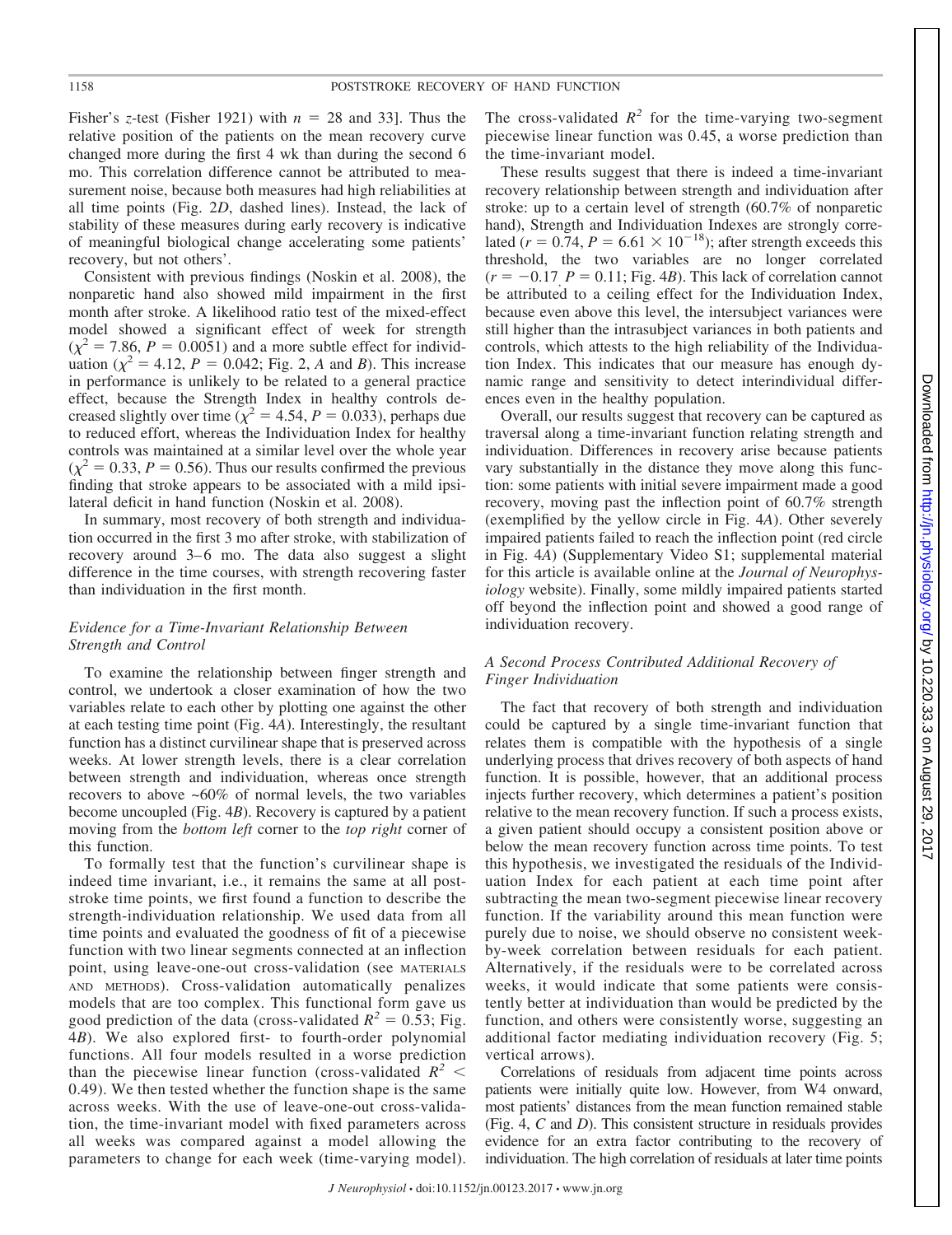

Fig. 4. Time-invariant impairment function relating strength and control. *A*: scatter plots for Individuation vs. Strength Indexes at each time point. Each black circle is one patient's data; blue circles and ellipse indicate the mean and SE for controls at the time point. Two patients' data are highlighted: one with good recovery (yellow circle) and one with poor recovery (red circle). The total number of patients at each time points is 39, 39, 40, 39, and 34 for W1–W52, respectively. *B*: scatter plot with data from all time points superimposed with the best-fitting two-segment piecewise linear function with one inflection point at Strength Index  $= 0.607$ . *C*: residuals from each week, with the mean impairment function (red line in *B*) subtracted. The tendency of the residuals to stay above or below the typical Strength-Individuation relationship indicates that there are stable factors that determine individuation recovery over and above strength recovery. *D*: correlations of residuals from *C* across adjacent time points increased over time [Bonferroni-corrected *P*(W1–W4) = 2.12, *P*(W4–W12) = 0.00064,  $P(W12-W24) = 0.0024$ , and  $P(W24-W52) = 3.39 \times 10^{-6}$ ]. Dashed line is the noise ceiling based on the within-session split-half reliabilities (sample size  $N = 53$  patients, 14 controls, with a total of 251 completed sessions).

could not be attributed to premorbid interindividual differences, because both Strength and Individuation Indexes were normalized to the nonparetic hand. The low week-by-week correlations between early time points argue that the later correlations do not simply reflect sparing of a particular neural system after stroke. If this had been true, correlation between the individuation residuals should have remained constant across all time points. Furthermore, the lower early correlation cannot be attributed to measurement noise, because reliabilities for the early measurement points were high (Fig. 4*D*). Rather, the initially low but then increasing correlation indicates an additional recovery process operating above the lower bound of the strength-individuation function (Fig. 5). This process is mostly active in the first 3 mo after stroke and determines how well individuation recovers above that expected from the timeinvariant recovery function.

## *Lesions Involving the Hand Area of Motor Cortex and the Corticospinal Tract Correlated More with Individuation Than with Strength*

To investigate the underlying neural substrates of recovery processes, we correlated the location and size of the lesion with the Strength and Individuation Indexes. On the basis of classic nonhuman primate studies (Lawrence and Kuypers 1968a, 1968b), we predicted that individuation would integrally depend on the corticospinal tract (CST), whereas strength may have contributions from other tracts, such as the reticulospinal tract (RST). Whereas cells originating from the RST also receive cortical input from the precentral gyrus and are intermingled with the CST to some degree, cortical projections to the reticular formation have a more widespread bilateral origin from other premotor areas (Keizer and Kuypers 1989), whereas direct corticospinal projections to ventral horn motor neurons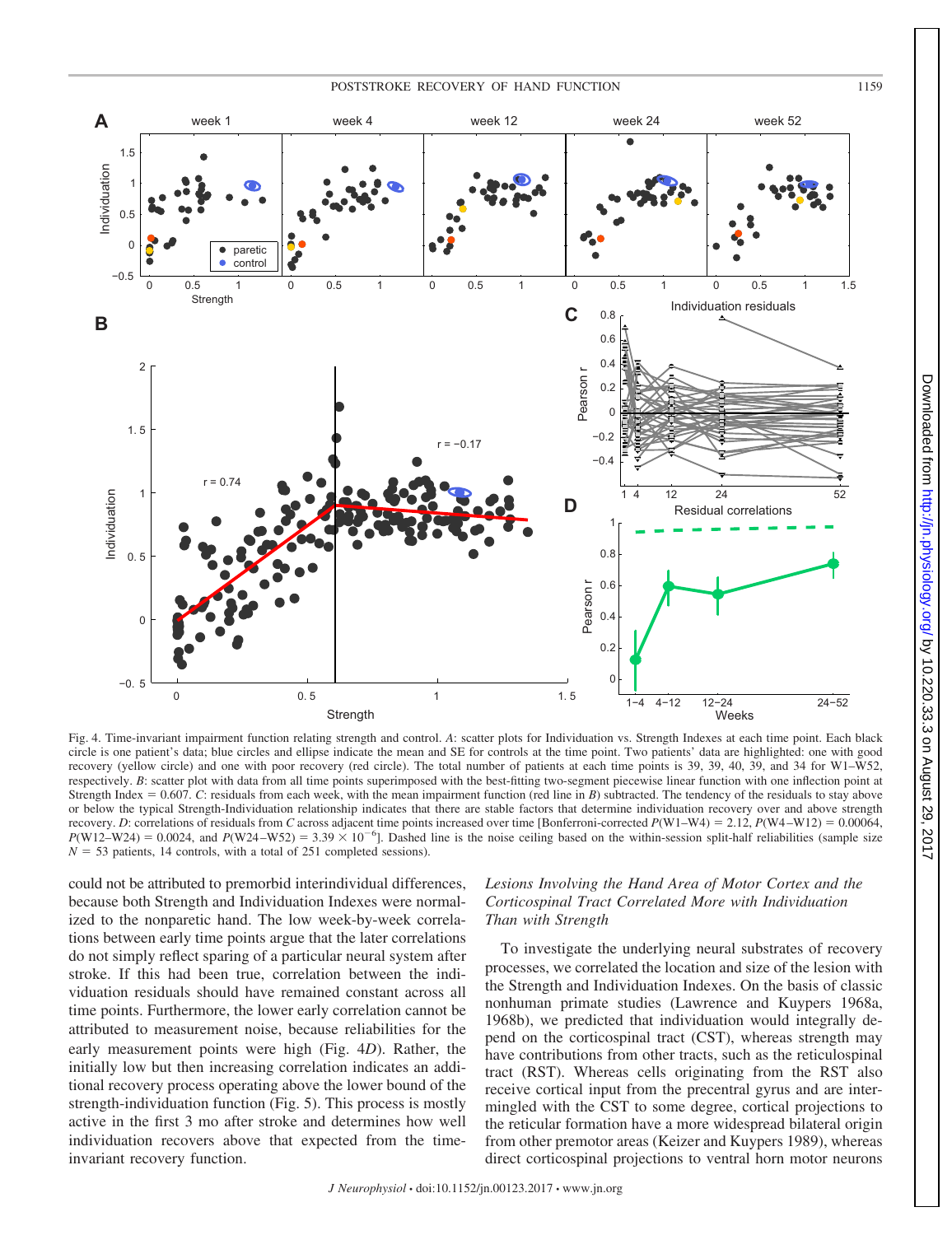

Fig. 5. Schematic diagram of the hypothesis for two recovery systems. The first system (basic strength recovery) underlies strength recovery and a restricted amount of individuation recovery. This system therefore defines the lower bound (dashed line) of the space occupied by recovering patients (gray shading). A second system (additional individuation recovery; vertical arrows) adds further individuation abilities on top of basic strength recovery.

primarily arise from the anterior bank of the precentral gyrus/ central sulcus, i.e., "new M1" (Rathelot and Strick 2009; Witham et al. 2016). We therefore predicted that the extent of damage to the hand area of the primary motor cortex, and to the white matter ROI that characterizes the most likely course of the CST (see MATERIALS AND METHODS), would correlate more with individuation and less with strength. Furthermore, lesions in these areas should correlate with individuation recovery over and above the level expected from the mean recovery function.

As hypothesized, the extent of involvement by the lesion of the cortical hand area correlated significantly with the Individuation Index at all time points. For the CST, all correlations were significant after W1 (Fig. 6, *B* and *C*). Although both lesion measures also correlated with the Strength Index, these correlations were weaker [repeated-measures ANOVA showed a significant main effect for behavioral measure:  $F(1,3) = 146$ ,  $P = 0.001$ . This difference was not due to measurement noise,

because the Strength and Individuation Indexes had comparable reliabilities. Furthermore, percent lesion involvement also significantly correlated with the Individuation Index, after the average Strength-Individuation relationship was accounted for  $(P < 0.05$  for correlations after W24 for cortical hand area and after W12 for CST). Indeed, at W52, correlations with the Individuation Index residuals were as high as with the Individuation Indexes themselves ( $r = 0.61$  vs.  $r = 0.57$  for the cortical hand area,  $r = 0.51$  vs.  $r = 0.54$  for the CST). Together, these results suggest that individuation recovery is most heavily determined by sparing in the hand area of the primary motor cortex and of CST projections, whereas strength recovery may also depend on other spared descending pathways.

## **DISCUSSION**

We tested patients at five time points over a 1-yr period after stroke, using a novel paradigm that separately measures maximum voluntary contraction force (MVF; a measure of strength) and finger individuation ability (a measure of control), and crucially controls for any obligatory dependency between these two measures. This approach allowed us to determine how recovery of strength and control interrelate. Our main question was to ask whether strength and control shared the same recovery mechanisms, after the two variables had been experimentally uncoupled. If they are truly dissociable, then hypothetically patients could show perfect control of individual fingers, even with significant weakness (except for complete hemiplegia, in which case no individuation measure would be obtainable). We showed that involuntary movements in uninstructed fingers (enslaving) increased with the level of force production of the instructed finger. This phenomenon is analogous to what Sukal et al. (2007) have described for the paretic arm: loss of control as indicated by a decrease in the arm's reaching workspace as the force requirement to resist gravity increases. In the present study we used the ratio of enslaved and instructed finger forces as an Individuation Index, thereby isolating the control component and factoring out its dependence on force production. We show that this approach

Fig. 6. Lesion distribution and correlation with behavior. *A*: averaged lesion distribution mapped to JHU-MNI space (see MATERIALS AND METHODS), with lesion flipped to one hemisphere. Color bar indicates patient count. *B*: correlation of behavior measures (Strength and Individuation Indexes) at each time point with the percentage of damaged cortical gray matter within the M1 hand area ROI and the corticospinal tract (CST). Black asterisks indicate significant correlations (tested against 0), and red asterisks indicate a significant difference  $(P < 0.005)$  between the correlation for strength and individuation for each week. *C*: mean of week-by-week correlations between the two behavior measures and percent lesion volume measures for the cortical gray matter hand area and CST ROIs (sample size  $N = 53$ , with 251 completed sessions).



*J Neurophysiol* • doi:10.1152/jn.00123.2017 • www.jn.org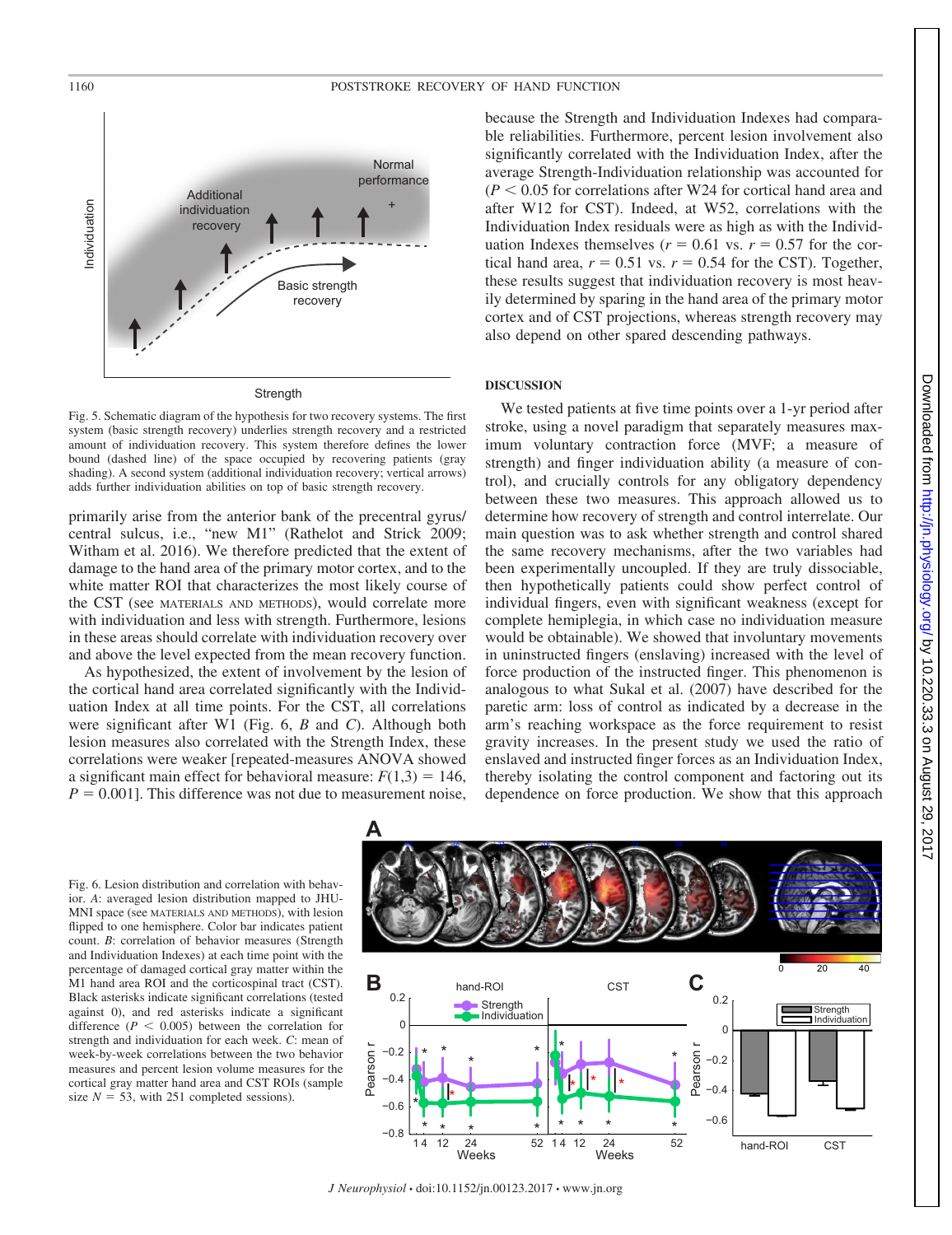provides a sensitive measure of finger control independent of the level of force deficit.

Our paradigm quantifies two critical dimensions of hand function, because we argue that real-life actions such as precision grip require a weighted combination of strength and precision control of individual fingers (Xu et al. 2015). There are of course limitations to this approach. Other dimensions, such as the use of tactile information from the fingertips, which are likely to be important for fine object manipulation, are not assessed in our task. Furthermore, we assess individuation capability in a medium-to-high force range  $(>20\%$  MVF), whereas many fine motor actions demand lower levels of force. Note, however, that 20% MVF for many patients corresponded to 5–10% MVF for healthy controls in terms of absolute force and therefore falls into the range of forces needed for everyday fine-finger control actions. Overall, we think that our Strength and Individuation Indexes capture two fundamental aspects of hand function.

We first examined the time courses of recovery for strength and individuation. Consistent with what has been described with traditional clinical scales (Duncan et al. 1992; Jørgensen et al. 1995; Krakauer et al. 2012), both measures showed that most recovery occurred within the first 3 mo after stroke. This similarity between the time courses, however, does not necessarily imply that recovery of strength and individuation is dependent on a single underlying neural substrate or mechanism. It remains possible that recovery of these two components occurs in parallel because of commonalities in basic tissue repair mechanisms postischemia, but they are nevertheless independent modules. Indeed, we found a small but robust difference in the time course of recovery of strength compared with control: finger strength showed a faster rate of change compared with individuation over the first month.

Closer examination of the two variables revealed a timeinvariant nonlinear relationship between strength and individuation in the paretic hand. This function has two distinct parts: individuation and strength were highly correlated below a strength threshold of ~60% of the nonparetic side; beyond this point, they were uncorrelated.

Recovery of hand function could be characterized as movement along the time-invariant function (it had the same shape across all time points): patients with good recovery traveled further along the function, whereas patients with poor recovery remained in the first segment. The existence of the recovery function suggests that a single system mediates recovery of both strength and individuation. This system can generate strength but has only limited individuation capacity; beyond this threshold, there can be further increases in strength but no accompanying improvements in individuation. It is important to note that the correlation at lower levels of strength recovery  $(<60\%)$  does not represent a causal relationship between strength and individuation, because by definition the Individuation Index is corrected for strength. What this correlation at lower strength level is capturing instead is a shared underlying recovery process, not an obligatory strength-control relationship. The lack of a causal relationship is also apparent in the fact that some patients had a higher Individuation Index at relatively low levels of strength  $(<60\%)$ , whereas others regained full strength but were still impaired with individuation (Fig. 4*B*).

Our analysis also revealed clear evidence for a second system that contributes to recovery of individuation. There was systematic structure in the residuals around the mean recovery function: patients at the chronic stages differed consistently in the amount of individuation recovery they manifested relative to the level predicted by the recovery function. Notably, their individuation relative to the mean recovery curve seemed to be set early in the recovery process and remained relatively stable at later time points. This additional modulation of individuation implies a second recovery process adding to the process represented by the mean recovery function.

Thus we propose that recovery of strength and individuation relies on partially separable systems. One system contributes all of strength and some degree of individuation. The isolated contribution of this system would determine the lower bound of the data points in the strength-individuation plot (dashed line in Fig. 5): a patient regains some strength and a limited amount of control. However, the amount of individuation is limited and does not increase above a certain level. This would explain both the strong correlation between strength and individuation for the severely impaired patients and the fact that no patient occupied the *bottom right* corner of strength-individuation space, i.e., no patients had good strength but minimal control. This recovery principle may be applicable to effectors beyond the hand: we have recently demonstrated a similar dissociation in strength and control for arm recovery in a subset of the same cohort of patients (Cortes et al. 2017).

The second system would then add additional individuation (control capacity) to the first system (vertical arrows in Fig. 5). Patients with a strong contribution from this second system may gain full recovery of individuation; patients with no or only partial contribution from the second system may recover strength completely, but not individuation. Importantly, the recovery of this second system also occurs early following stroke, after which a patient's relative position above or below the mean recovery function remains relatively fixed (Fig. 4*D*).

Lesion analysis adds support to the two-system model for recovery suggested by the behavioral data. A wealth of evidence in humans and nonhuman primates implicates the role of CST in finger control, especially the monosynaptic corticomotoneuronal (CM) connections originating from "new" M1 (Rathelot and Strick 2006, 2009). Notably, these connections do not generate high levels of force, but rather finely graded forces riding on top of larger forces (Maier et al. 1993). Consistent with this idea, lesions in the gray matter of the hand areas in M1 (the main origin of corticospinal projections), as well as the CST, correlated more with impaired individuation than with strength. In contrast, finger strength may rely on other neural pathways, including the RST, which can support strength and gross movements (Buford and Davidson 2004; Davidson and Buford 2004). Although the RST has been found to participate in some degree of finger control, its functional range is limited and biased toward flexor muscles (Baker 2011; Riddle et al. 2009).

Recovery after stroke is likely to result from the dynamic interplay between the CST and other descending pathways, particularly the RST. In this scenario, the correlation between strength and control at low levels of strength may represent the state of both the residual CST and of cortical projections to reticular nuclei in the brain stem. In contrast, recovery along the lower bound of the invariant function would represent the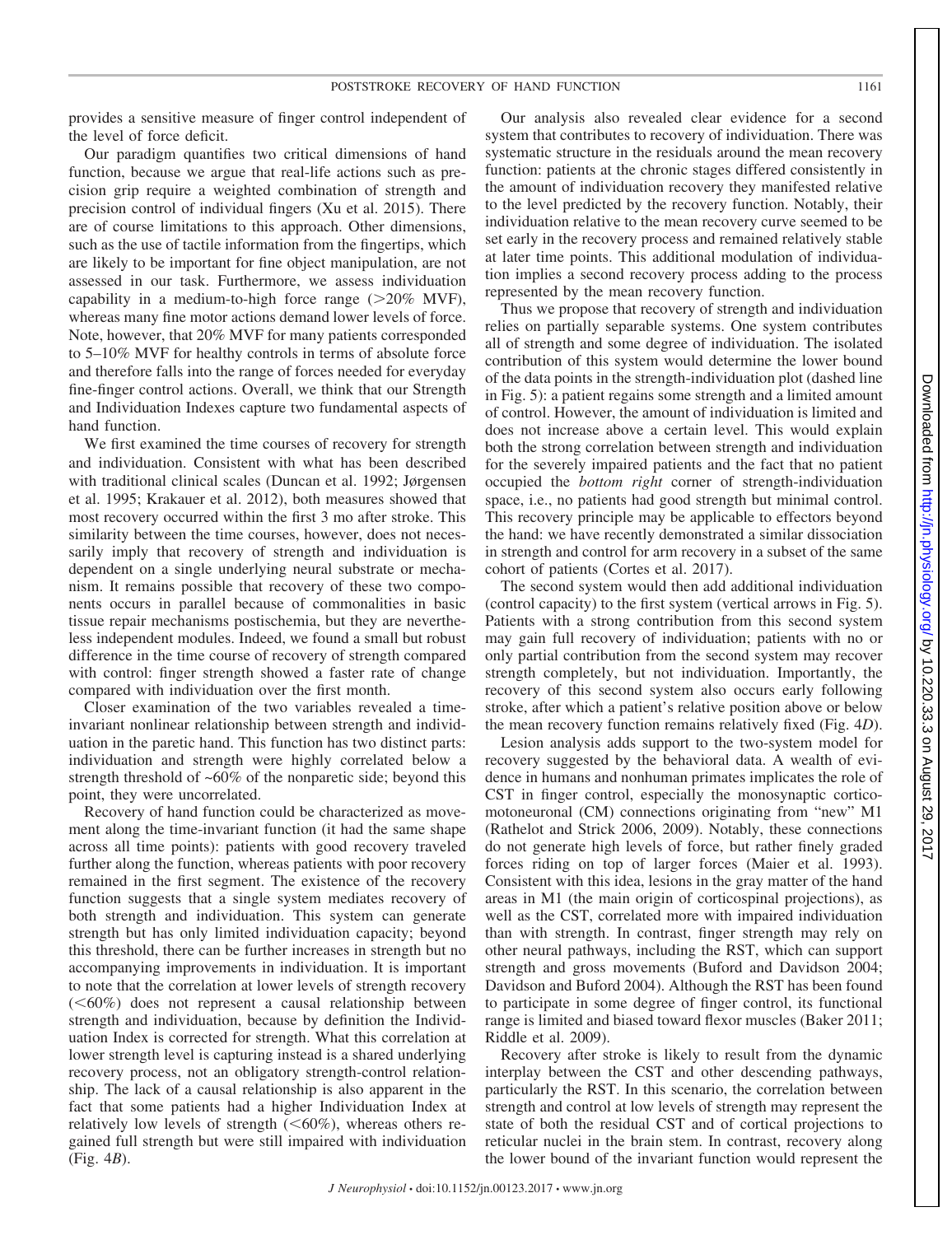contribution of the RST and other non-CST descending pathways, because strengthening of RST connections to motorneurons has been shown in monkeys with CST lesions (Zaaimi et al. 2012). Those patients with less damage to the CST would consistently ride above this function, reflecting better individuation ability. Although the origin of the corticoreticular inputs is more diffuse (Keizer and Kuypers 1989) and bilaterally organized (Buford and Davidson 2004; Sakai et al. 2009; Soteropoulos et al. 2012), many projections to the reticular formation arise from the "old" M1 (Catsman-Berrevoets and Kuypers 1976; Jones and Wise 1977). Our CST and hand M1 lesion ROIs, despite our best efforts, certainly will have been contaminated to some degree by non-CST fibers, including the corticoreticular tract and other corticofugal fibers synapsing in the brain stem. These additional descending pathways could in part explain the lower but nevertheless significant correlation with strength.

In summary, we show with a novel behavioral paradigm that recovery of hand function reflects the interplay between two independent systems. One contributes strength and some degree of fine motor control. The second system then provides additional fine motor control.

## **ACKNOWLEDGMENTS**

We thank Adrian Haith and Martin Lindquist for helpful discussions about data analysis.

## **GRANTS**

This main study was supported by James S. McDonnell Foundation (JSMF) Awards 90043345 and 220020220. Additional support came from a JSMF Scholar and Wellcome Trust Grant 094874/Z/10/Z (to J. Diedrichsen). A. R. Luft is supported by the P&K Pühringer Foundation.

## **DISCLOSURES**

No conflicts of interest, financial or otherwise, are declared by the authors.

## **AUTHOR CONTRIBUTIONS**

J.X., J.W.K., and J.D. conceived and designed research; J.X., B.H., M.B., M.W., M.D.H., J.C.C., N.K., and T.K. performed experiments; J.X., N.E., A.V.F., and J.D. analyzed data; J.X., N.E., J.W.K., and J.D. interpreted results of experiments; J.X. prepared figures; J.X. drafted manuscript; J.X., N.E., J.W.K., and J.D. edited and revised manuscript; J.X., N.E., B.H., M.B., M.W., A.V.F., M.D.H., J.C.C., N.K., P.A.C., T.K., A.R.L., J.W.K., and J.D. approved final version of manuscript.

#### **REFERENCES**

- Baker SN. The primate reticulospinal tract, hand function and functional recovery. *J Physiol* 589: 5603–5612, 2011. doi[:10.1113/jphysiol.2011.](https://doi.org/10.1113/jphysiol.2011.215160) [215160.](https://doi.org/10.1113/jphysiol.2011.215160)
- **Bates D, Mächler M, Bolker B, Walker S.** Fitting linear mixed-effects models using lme4. *J Stat Softw* 67: 1– 48, 2015. doi[:10.18637/jss.v067.i01.](https://doi.org/10.18637/jss.v067.i01)
- **Brainard DH.** The Psychophysics Toolbox. *Spat Vis* 10: 433– 436, 1997. doi[:10.1163/156856897X00357.](https://doi.org/10.1163/156856897X00357)
- **Buford JA, Davidson AG.** Movement-related and preparatory activity in the reticulospinal system of the monkey. *Exp Brain Res* 159: 284 –300, 2004. doi[:10.1007/s00221-004-1956-4.](https://doi.org/10.1007/s00221-004-1956-4)
- **Catsman-Berrevoets CE, Kuypers HG.** Cells of origin of cortical projections to dorsal column nuclei, spinal cord and bulbar medial reticular formation in the rhesus monkey. *Neurosci Lett* 3: 245–252, 1976. doi[:10.1016/0304-](https://doi.org/10.1016/0304-3940(76)90050-1) [3940\(76\)90050-1.](https://doi.org/10.1016/0304-3940(76)90050-1)
- **Ceritoglu C, Oishi K, Li X, Chou M-C, Younes L, Albert M, Lyketsos C, van Zijl PCM, Miller MI, Mori S.** Multi-contrast large deformation

diffeomorphic metric mapping for diffusion tensor imaging. *Neuroimage* 47: 618 – 627, 2009. doi[:10.1016/j.neuroimage.2009.04.057.](https://doi.org/10.1016/j.neuroimage.2009.04.057)

- **Colebatch JG, Gandevia SC.** The distribution of muscular weakness in upper motor neuron lesions affecting the arm. *Brain* 112: 749 –763, 1989. doi[:10.](https://doi.org/10.1093/brain/112.3.749) [1093/brain/112.3.749.](https://doi.org/10.1093/brain/112.3.749)
- **Connolly K, Elliott J.** The evolution and ontogeny of hand function. In: *Ethological Studies of Child Behaviour*, edited by Jones NB. Oxford: Cambridge University Press, 1972, p. x, 749-400.
- **Cortes JC, Goldsmith J, Harran MD, Xu J, Kim N, Schambra HM, Luft AR, Celnik P, Krakauer JW, Kitago T.** A short and distinct time window for recovery of arm motor control early after stroke revealed with a global measure of trajectory kinematics. *Neurorehabil Neural Repair* 31: 552–560, 2017. doi[:10.1177/1545968317697034.](https://doi.org/10.1177/1545968317697034)
- **Dale AM, Fischl B, Sereno MI.** Cortical surface-based analysis. I. Segmentation and surface reconstruction. *Neuroimage* 9: 179 –194, 1999. doi[:10.](https://doi.org/10.1006/nimg.1998.0395) [1006/nimg.1998.0395.](https://doi.org/10.1006/nimg.1998.0395)
- **Davidson AG, Buford JA.** Motor outputs from the primate reticular formation to shoulder muscles as revealed by stimulus-triggered averaging. *J Neurophysiol* 92: 83–95, 2004. doi[:10.1152/jn.00083.2003.](https://doi.org/10.1152/jn.00083.2003)
- **Duncan PW, Goldstein LB, Matchar D, Divine GW, Feussner J.** Measurement of motor recovery after stroke. Outcome assessment and sample size requirements. *Stroke* 23: 1084 –1089, 1992. doi[:10.1161/01.STR.23.8.1084.](https://doi.org/10.1161/01.STR.23.8.1084)
- **Fischl B, Rajendran N, Busa E, Augustinack J, Hinds O, Yeo BT, Mohlberg H, Amunts K, Zilles K.** Cortical folding patterns and predicting cytoarchitecture. *Cereb Cortex* 18: 1973–1980, 2008. doi[:10.1093/cercor/](https://doi.org/10.1093/cercor/bhm225) [bhm225.](https://doi.org/10.1093/cercor/bhm225)
- Fisher RA. On the "probable error" of a coefficient of correlation deduced from a small sample. *Metron* 1: 3–32, 1921.
- **Fugl-Meyer AR, Jääskö L, Leyman I, Olsson S, Steglind S.** The post-stroke hemiplegic patient. 1. A method for evaluation of physical performance. *Scand J Rehabil Med* 7: 13–31, 1975.
- **Guttman L.** A basis for analyzing test-retest reliability. *Psychometrika* 10: 255–282, 1945. doi[:10.1007/BF02288892.](https://doi.org/10.1007/BF02288892)
- **Heller A, Wade DT, Wood VA, Sunderland A, Hewer RL, Ward E.** Arm function after stroke: measurement and recovery over the first three months. *J Neurol Neurosurg Psychiatry* 50: 714 –719, 1987. doi[:10.1136/jnnp.50.6.](https://doi.org/10.1136/jnnp.50.6.714) [714.](https://doi.org/10.1136/jnnp.50.6.714)
- **Holland PW, Welsch RE.** Robust regression using iteratively reweighted least-squares. *Commun Stat Theory Methods* 6: 813– 827, 1977. doi[:10.](https://doi.org/10.1080/03610927708827533) [1080/03610927708827533.](https://doi.org/10.1080/03610927708827533)
- **Jones EG, Wise SP.** Size, laminar and columnar distribution of efferent cells in the sensory-motor cortex of monkeys. *J Comp Neurol* 175: 391-437, 1977. doi[:10.1002/cne.901750403.](https://doi.org/10.1002/cne.901750403)
- **Jørgensen HS, Nakayama H, Raaschou HO, Vive-Larsen J, Støier M, Olsen TS.** Outcome and time course of recovery in stroke. Part II: Time course of recovery. The Copenhagen Stroke Study. *Arch Phys Med Rehabil* 76: 406 – 412, 1995. doi[:10.1016/S0003-9993\(95\)80568-0.](https://doi.org/10.1016/S0003-9993(95)80568-0)
- **Kamper DG, Harvey RL, Suresh S, Rymer WZ.** Relative contributions of neural mechanisms versus muscle mechanics in promoting finger extension deficits following stroke. *Muscle Nerve* 28: 309 –318, 2003. doi[:10.1002/](https://doi.org/10.1002/mus.10443) [mus.10443.](https://doi.org/10.1002/mus.10443)
- **Kamper DG, Rymer WZ.** Impairment of voluntary control of finger motion following stroke: role of inappropriate muscle coactivation. *Muscle Nerve* 24: 673– 681, 2001. doi[:10.1002/mus.1054.](https://doi.org/10.1002/mus.1054)
- **Keizer K, Kuypers HG.** Distribution of corticospinal neurons with collaterals to the lower brain stem reticular formation in monkey (*Macaca fascicularis*). *Exp Brain Res* 74: 311–318, 1989. doi[:10.1007/BF00248864.](https://doi.org/10.1007/BF00248864)
- **Krakauer JW, Carmichael ST, Corbett D, Wittenberg GF.** Getting neurorehabilitation right: what can be learned from animal models? *Neurorehabil Neural Repair* 26: 923–931, 2012. doi[:10.1177/1545968312440745.](https://doi.org/10.1177/1545968312440745)
- **Laird NM, Ware JH.** Random-effects models for longitudinal data. *Biometrics* 38: 963–974, 1982. doi[:10.2307/2529876.](https://doi.org/10.2307/2529876)
- **Lang CE, Schieber MH.** Differential impairment of individuated finger movements in humans after damage to the motor cortex or the corticospinal tract. *J Neurophysiol* 90: 1160 –1170, 2003. doi[:10.1152/jn.00130.2003.](https://doi.org/10.1152/jn.00130.2003)
- **Lang CE, Schieber MH.** Reduced muscle selectivity during individuated finger movements in humans after damage to the motor cortex or corticospinal tract. *J Neurophysiol* 91: 1722–1733, 2004. doi[:10.1152/jn.00805.](https://doi.org/10.1152/jn.00805.2003) [2003.](https://doi.org/10.1152/jn.00805.2003)
- **Lawrence DG, Kuypers HG.** The functional organization of the motor system in the monkey. II. The effects of lesions of the descending brain-stem pathways. *Brain* 91: 15–36, 1968a. doi[:10.1093/brain/91.1.15.](https://doi.org/10.1093/brain/91.1.15)